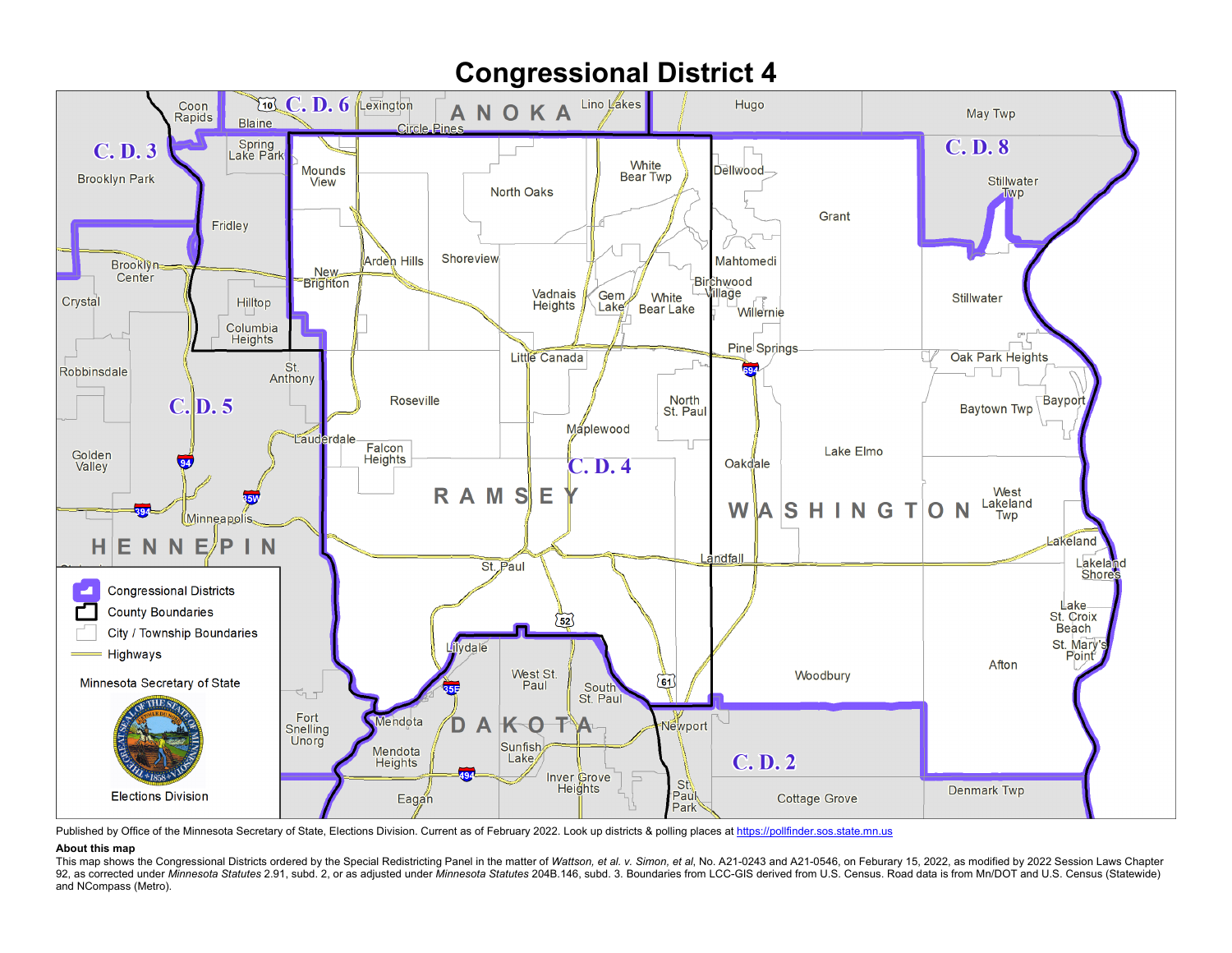## **District Description**

Territory of Minnesota Congressional District 4:

- This area in Ramsey County:
	- o Arden Hills
	- o Blaine
	- o Falcon Heights
	- o Gem Lake
	- o Lauderdale
	- o Little Canada
	- o Maplewood
	- o Mounds View
	- o New Brighton
	- o North Oaks
	- o North St. Paul
	- o Roseville
	- o St. Paul
	- o Shoreview
	- o Spring Lake Park
	- o Vadnais Heights
	- o White Bear Twp
	- o White Bear Lake
- This area in Washington County:
	- o Afton
	- o Bayport
	- o Baytown Twp
	- o Birchwood Village
	- o Dellwood
	- o Grant
	- o Lake Elmo
	- o Lakeland
	- o Lakeland Shores
	- o Lake St. Croix Beach
	- o Landfall
	- o Mahtomedi
	- o Oakdale
	- o Oak Park Heights
	- o Pine Springs
	- o St. Marys Point